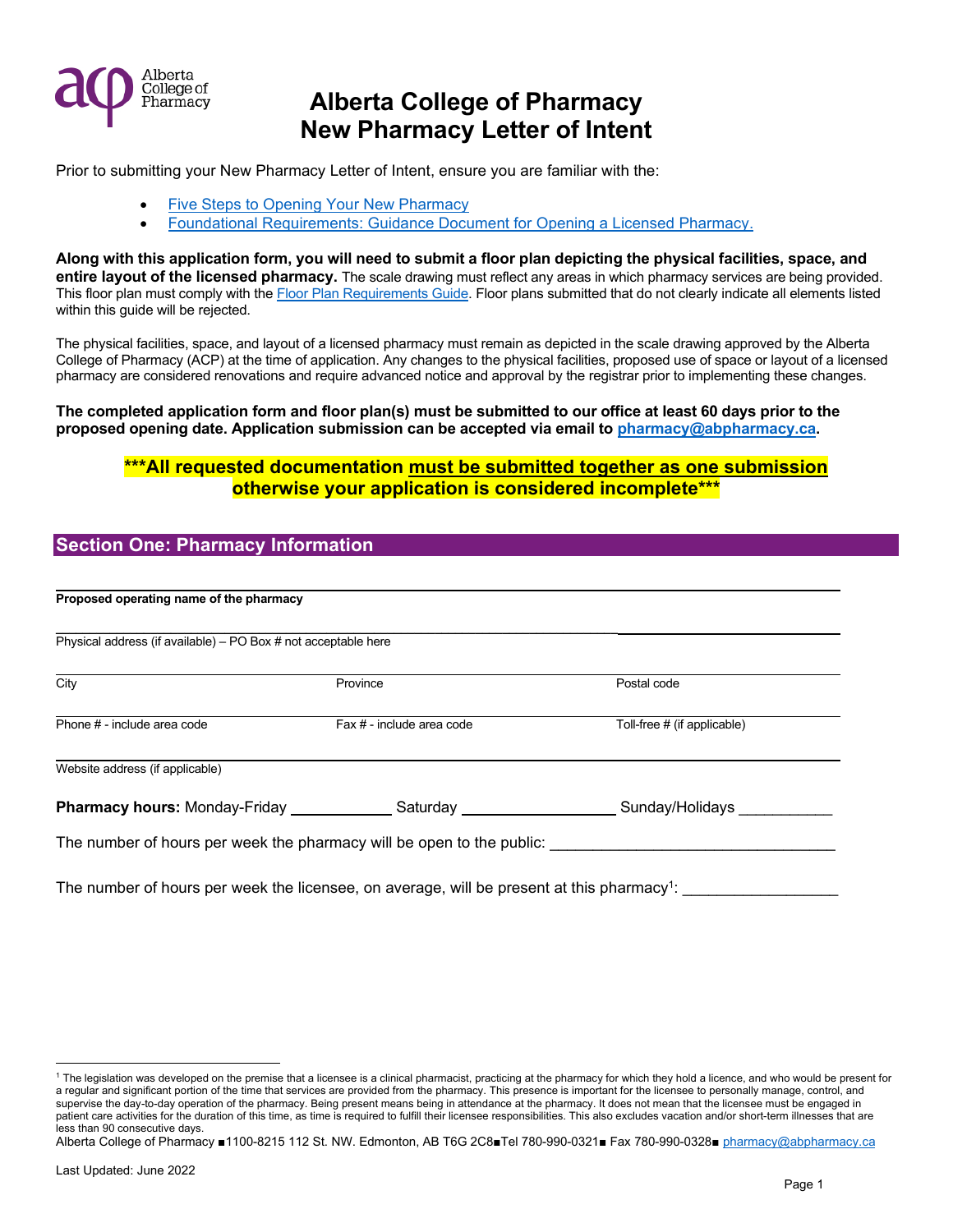

## **Section Two: Application Information**

Please check off which license category you are applying for:

| Licence category                                                                           |
|--------------------------------------------------------------------------------------------|
| Community standalone                                                                       |
| Community & Compounding and Repackaging - combination                                      |
| Community & Mail Order - combination                                                       |
| Community & Compounding & Mail Order – combination                                         |
| Compounding and Repackaging standalone (products cannot be dispensed directly to patients) |

Proposed pharmacy opening date: \_\_\_\_\_\_\_\_\_\_\_\_\_\_\_ (This date can be changed and is dependent on when ACP issues the license)

Proposed opening dates should be **at least 60 days** from the date ACP receives a complete Letter of Intent.

### **Proprietor's Representative Contact Information**

Contact name: \_\_\_\_\_\_\_\_\_\_\_\_\_\_\_\_\_\_\_\_\_\_\_\_\_\_\_\_\_\_\_\_\_\_\_\_\_\_\_\_\_ ACP Reg #: \_\_\_\_\_\_\_\_\_\_\_\_\_\_\_\_\_\_\_\_\_\_\_\_

print clearly *if applicable*

Email address: \_\_\_\_\_\_\_\_\_\_\_\_\_\_\_\_\_\_\_\_\_\_\_\_\_\_\_\_\_\_\_\_\_\_\_\_\_\_\_\_\_ Phone #: \_\_\_\_\_\_\_\_\_\_\_\_\_\_\_\_\_\_\_\_\_\_\_\_\_\_\_

## **Section Three: Pharmacy Staff – If information is available**

**Pharmacy staff:** Identify ALL pharmacists and technicians that are currently employed at this pharmacy location. Assistants are not regulated members. The licensee (manager) is responsible for notifying ACP of future staff changes via e-mail at [pharmacy@abpharmacy.ca](mailto:pharmacy@abpharmacy.ca)

Pharmacy licensees and staff pharmacists are automatically granted narcotic signing authority for all locations in which they are employed. Students, Interns and Technicians cannot hold narcotic signing authority.

#### **Note: Ensure the below list is accurate and complete as ACP will add/remove employees accordingly**

| <b>ACP</b><br><b>Registration #</b> | Name | Pharmacist, Intern,<br>Student, Technician, or<br><b>Provisional technician</b> | Licensee<br>Yes/No |
|-------------------------------------|------|---------------------------------------------------------------------------------|--------------------|
|                                     |      |                                                                                 |                    |
|                                     |      |                                                                                 |                    |
|                                     |      |                                                                                 |                    |
|                                     |      |                                                                                 |                    |
|                                     |      |                                                                                 |                    |
|                                     |      |                                                                                 |                    |
|                                     |      |                                                                                 |                    |
|                                     |      |                                                                                 |                    |
|                                     |      |                                                                                 |                    |
|                                     |      |                                                                                 |                    |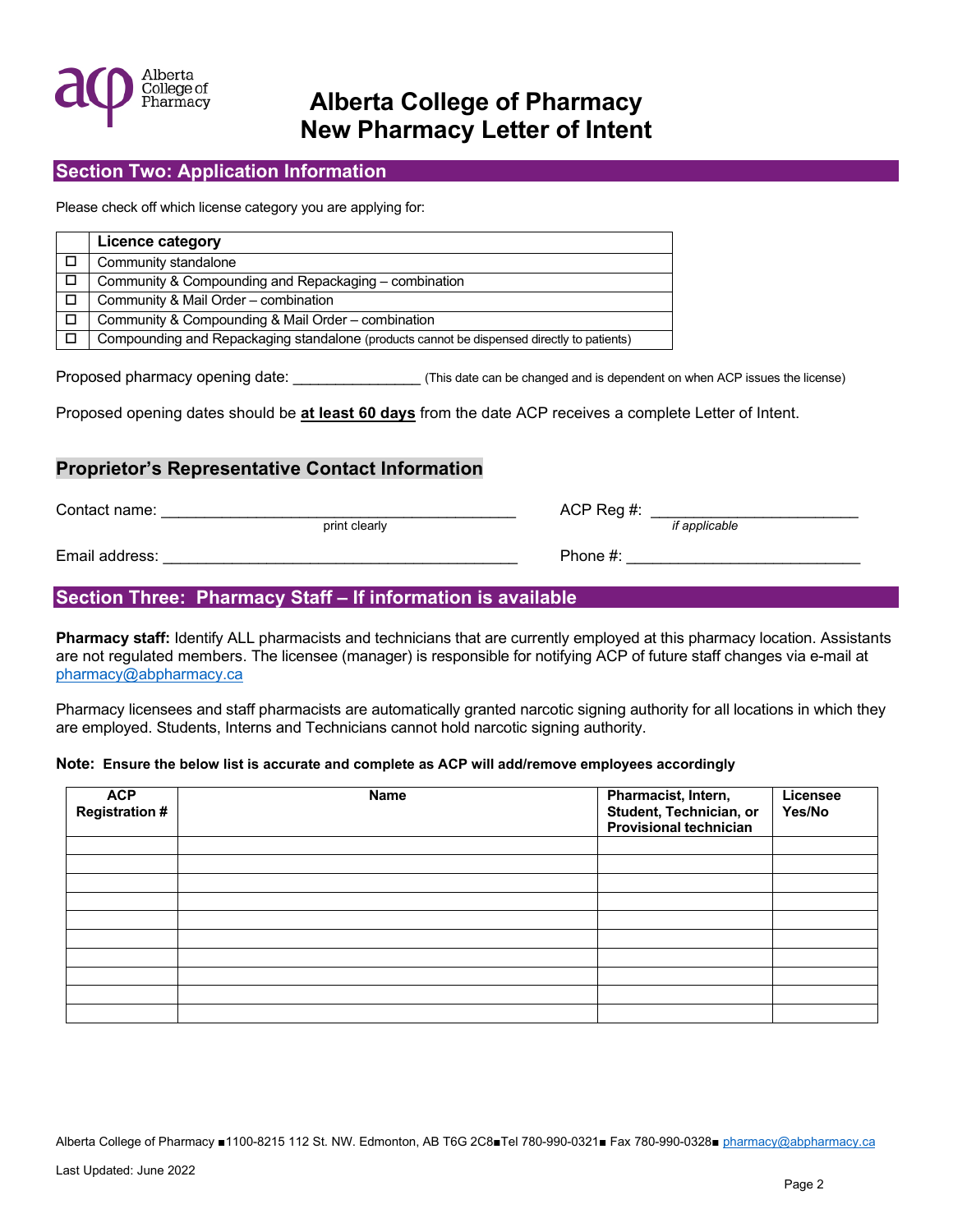

## **Section Four: Pharmacy Operations and Services**

## **Part A: General Questions**

| a) | Will the pharmacy provide pharmacy services to or for a patient for which the patient or patient's                                                                                 | $\Box$ Yes $\Box$ No |
|----|------------------------------------------------------------------------------------------------------------------------------------------------------------------------------------|----------------------|
|    | representative attends the pharmacy to receive the service?                                                                                                                        |                      |
|    | If yes, a community pharmacy licence is required                                                                                                                                   |                      |
|    | A community pharmacy licence is required if pharmacy services are provided directly to                                                                                             |                      |
|    | patients                                                                                                                                                                           |                      |
|    |                                                                                                                                                                                    |                      |
| b) | Will the pharmacy provide pharmacy services to or for a patient for which neither the patient nor the                                                                              | $\Box$ Yes $\Box$ No |
|    | patient's representative regularly attends the pharmacy to receive the service?                                                                                                    |                      |
|    | If yes, a community pharmacy license is required, and a mail order pharmacy licence may                                                                                            | Percentage           |
|    | be required                                                                                                                                                                        |                      |
|    | If yes, what percentage of the business will be conducted via mail order?                                                                                                          |                      |
|    |                                                                                                                                                                                    |                      |
| C) | If yes to b), will a pharmacist regularly attend personally on the patient to assess the patient and                                                                               | $\Box$ Yes $\Box$ No |
|    | monitor the patient's response to drug therapy?                                                                                                                                    |                      |
|    | If yes, exempt from requiring a mail order pharmacy licence                                                                                                                        |                      |
|    |                                                                                                                                                                                    |                      |
| d) | Will the pharmacy use virtual care to provide pharmacy services?                                                                                                                   | $\Box$ Yes $\Box$ No |
|    | Virtual care is defined in the Virtual Care Guidelines as any professional interaction between                                                                                     |                      |
|    |                                                                                                                                                                                    | Percentage           |
|    | a regulated member and a patient that occurs remotely using an enabling technology.                                                                                                | ℅                    |
|    | If yes, what percentage of the professional interactions will be conducted via virtual care?                                                                                       |                      |
|    |                                                                                                                                                                                    |                      |
|    | e) Will the pharmacy be providing pharmacy services, drug products, or compounds for use in                                                                                        | $\Box$ Yes $\Box$ No |
|    | animals?                                                                                                                                                                           |                      |
|    | If yes, what percentage of the business is for non-human use?<br>$\bullet$                                                                                                         | Percentage           |
|    |                                                                                                                                                                                    | ℅                    |
| f) | Will the pharmacy provide services to individuals who reside outside of Alberta?                                                                                                   | $\Box$ Yes $\Box$ No |
|    | This does not include services provided to those who are in Alberta on an incidental basis                                                                                         |                      |
|    |                                                                                                                                                                                    |                      |
|    |                                                                                                                                                                                    |                      |
|    | for vacation or work.                                                                                                                                                              |                      |
|    |                                                                                                                                                                                    |                      |
| g) | Will the pharmacy be compounding preparations for another licensed pharmacy or institution that                                                                                    | $\Box$ Yes $\Box$ No |
|    | dispenses or sells those products?                                                                                                                                                 |                      |
|    | If yes, a compounding and repackaging pharmacy licence is required                                                                                                                 |                      |
|    |                                                                                                                                                                                    |                      |
| h) | Will the pharmacy be preparing compliance packaging or repackaging medications for another                                                                                         | $\Box$ Yes $\Box$ No |
|    | licensed pharmacy or institution that dispenses or sells those drugs?                                                                                                              |                      |
|    | If yes, a compounding and repackaging pharmacy licence is required                                                                                                                 |                      |
|    |                                                                                                                                                                                    |                      |
| i) | Will the pharmacy routinely compound narcotic medications for another licensed pharmacy or                                                                                         | $\Box$ Yes $\Box$ No |
|    | institution that dispenses or sells those drugs?                                                                                                                                   |                      |
|    | If yes, the pharmacy must hold a licensed dealer permit issued by Health Canada                                                                                                    |                      |
|    |                                                                                                                                                                                    |                      |
| j) | Will the pharmacy compound benzodiazepines or other targeted substances, not pursuant to a                                                                                         | □ Yes □ No           |
|    | prescription, for another licensed pharmacy or institution that dispenses or sells those drugs?<br>If yes, the pharmacy must hold a licensed dealer permit issued by Health Canada |                      |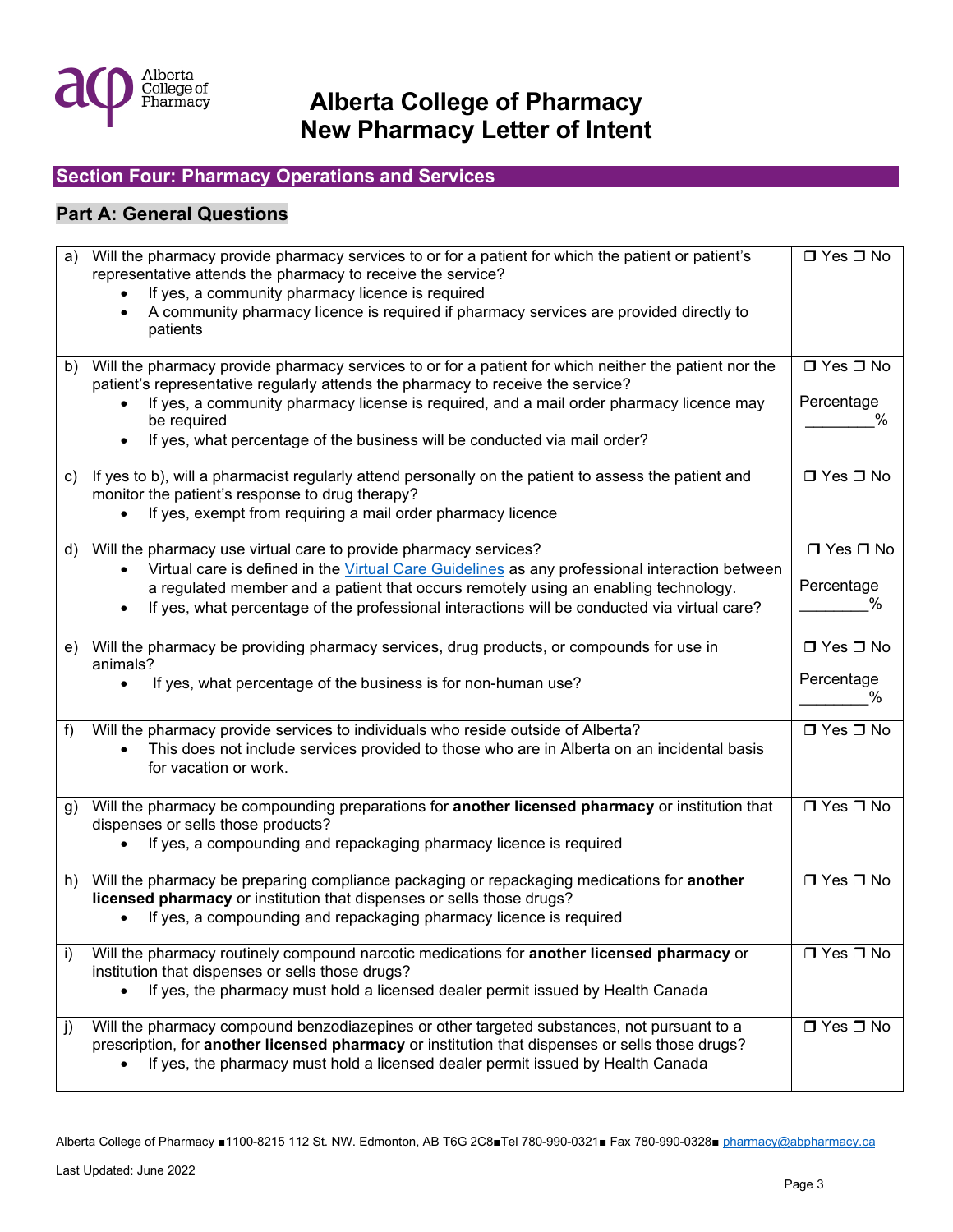

| $\mathsf{k}$ | Will the pharmacy provide any pharmacy services, including compounding or repackaging, in a<br>space where the pharmacy personnel must leave the dispensary and go through a non-dispensary<br>area to access this space?<br>If yes, a <b>separate pharmacy licence</b> for the non-contiguous space may be required. | □ Yes □ No           |
|--------------|-----------------------------------------------------------------------------------------------------------------------------------------------------------------------------------------------------------------------------------------------------------------------------------------------------------------------|----------------------|
| $\vert$      | Will the pharmacy provide Opioid Agonist Therapy (OAT) for opioid dependency?                                                                                                                                                                                                                                         | □ Yes □ No           |
| m)           | Will the pharmacy be located in a shared premise <sup>2</sup> (for example, with a medical clinic)?<br>If yes, need to provide a detailed floor plan of the pharmacy itself and an overall floor plan of<br>the shared facility.<br>If yes, need to operate as a lock and leave pharmacy.                             | $\Box$ Yes $\Box$ No |
| n)           | Will the pharmacy operate as a lock and leave pharmacy?<br>A pharmacy operating as a lock and leave must have a secure, lockable barrier that<br>effectively prevents access to the dispensary, adequate key-control policies, and its own<br>security system to monitor and detect any unauthorized entry.           | $\Box$ Yes $\Box$ No |
| O)           | Will the pharmacy have off-site storage of records outside of the dispensary?<br>If yes, need to submit an Application to Maintain Records at a Location Other than the<br>Pharmacy                                                                                                                                   | □ Yes □ No           |

<span id="page-3-0"></span><sup>&</sup>lt;sup>2</sup> According to the [Foundational Requirements: Guidance Document for Opening a Licensed Pharmacy,](https://abpharmacy.ca/sites/default/files/FoundationalRequirementsGuidanceDocument.pdf) the pharmacy and an adjoining business must be able to operate independently of one another; patients must be able to recognize when they have entered the licensed pharmacy, and that an adjoining business (e.g., a medical clinic) is separate from the pharmacy. The pharmacy and the adjoining business must not engage in any practice or enter into any arrangement that unduly interferes with independent patient choice.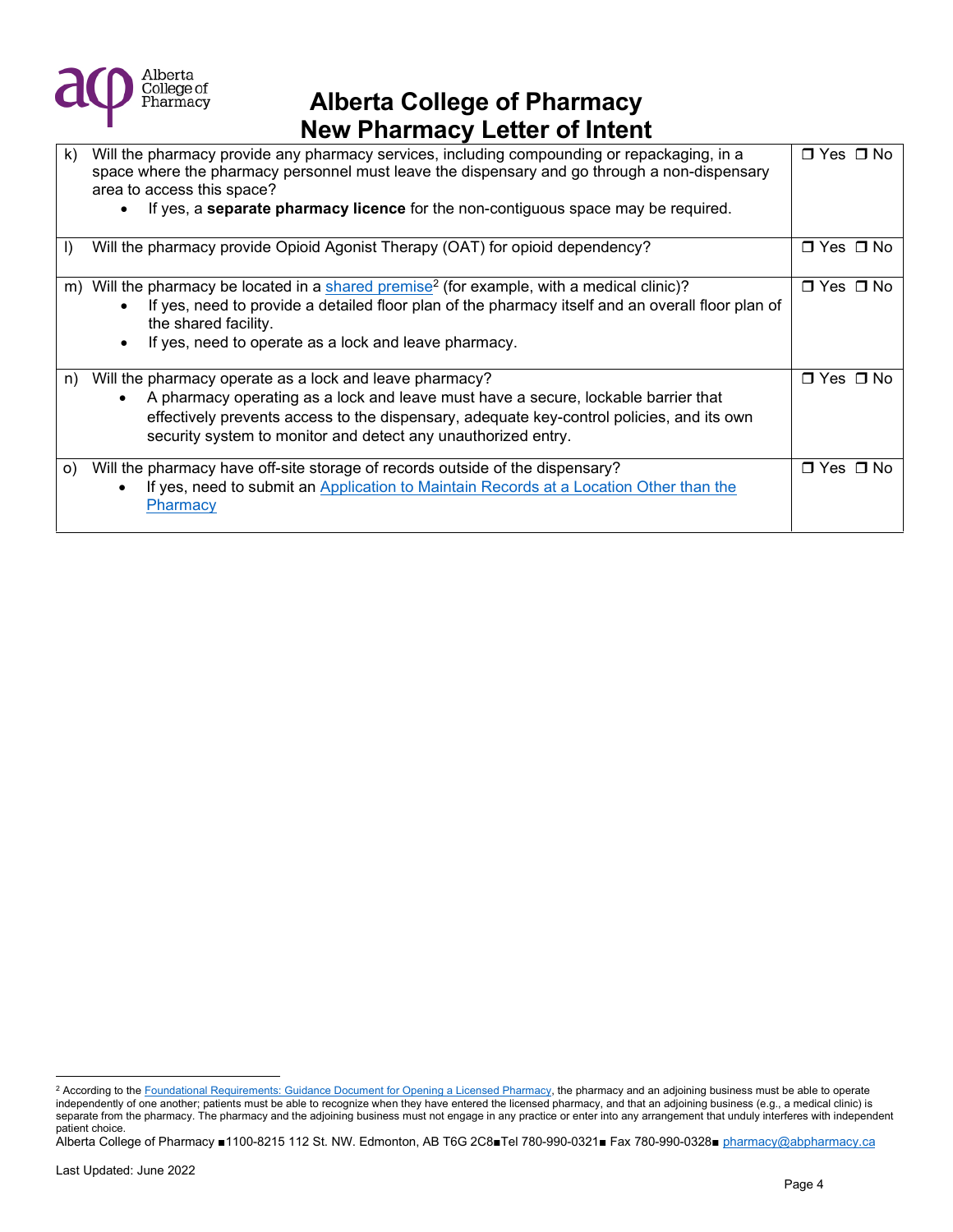

### **Part B: Compounding Services**

### **Non-sterile compounding**

#### **All pharmacies must have an area for compounding drugs and be equipped to provide compounding services, as per Section 14(2)c.iii of the** *Pharmacy and Drug Regulation.*

Prior to completing the following section you must:

- 1. Review the **Standards for Pharmacy Compounding of Non-sterile Preparations and the Guidance Document for Pharmacy** [Compounding of Non-sterile Preparations](https://abpharmacy.ca/sites/default/files/Guidance_Pharmacy_Non-sterile_Compounding.pdf) and othe[r related documents.](https://abpharmacy.ca/standards-pharmacy-compounding-non-sterile-preparations)
- 2. Determine to what level of risk the pharmacy will operate at by considering the active pharmaceutical ingredients (APIs) that the pharmacy will use to compound and in what quantities. For each API, refer to the National Institute for Occupational Safety and Health [\(NIOSH\) list](https://www.cdc.gov/niosh/topics/hazdrug/default.html) and the Safety Data Sheet (in particular, Sections 2 and 8) to determine the level of risk to personnel, the appropriate personal protective equipment, and the engineering and room controls required for the pharmacy. When there is uncertainty as to the level of risk, you must adhere to the higher standard. Retain copies of all Safety Data Sheets and the assessments of risk.

#### **What APIs will the pharmacy use during compounding? Applicants must check "Yes" to at least one category**

| <b>Check One</b>                                                     | Ingredients/Compounds                                                                                                                                                                                                                                                                                                                        | Physical requirements*                                                                                                                                                                                                                                                                                                                                                                                                                                                                                                                                                                      |  |
|----------------------------------------------------------------------|----------------------------------------------------------------------------------------------------------------------------------------------------------------------------------------------------------------------------------------------------------------------------------------------------------------------------------------------|---------------------------------------------------------------------------------------------------------------------------------------------------------------------------------------------------------------------------------------------------------------------------------------------------------------------------------------------------------------------------------------------------------------------------------------------------------------------------------------------------------------------------------------------------------------------------------------------|--|
| $\Box$ Yes $\Box$ No<br>$\Box$ Yes $\Box$ No<br>$\Box$ Yes $\Box$ No | Hazardous drugs which are classified by<br>NIOSH as Group 1<br>Hazardous materials classified by WHMIS as a<br>health hazard, such as those very irritating to<br>the respiratory track, the skin, and the mucous<br>membrane<br>Drugs which are classified by NIOSH as Group<br>2 or 3 where large quantities of APIs are used<br>routinely | Level C<br>Separate, entirely closed off room with a sink with external ventilation<br>through HEPA filtration<br>Containment device (C-PEC) must have either redundant HEPA filters in a<br>series or be externally ventilated (the preferred option).<br>Negative pressure of at least -2.5 Pa to the surrounding areas<br>$\bullet$<br>Appropriate air exchange of at least 12 ACPH (air changes per hour)                                                                                                                                                                               |  |
| $\n  TVes\n  TVS\n$                                                  | Complex compounds as defined in USP <795>                                                                                                                                                                                                                                                                                                    | When there is uncertainty as to the level of risk, then you must adhere to the higher<br>standard (e.g., Level C).<br><b>Level B</b><br>Separate, well-ventilated room with a door, containing a sink, which may<br>require a ventilated containment device when powders, aromatic products<br>or hazardous products are compounded.<br>Compounding room must be internally ventilated using high-efficiency<br>particulate air (HEPA) filtration or externally ventilated with or without HEPA<br>filtration.<br>Containment device must have either redundant HEPA filters in a series or |  |
| $\Box$ Yes $\Box$ No                                                 | Small quantities of ingredients or preparations<br>which require ventilation                                                                                                                                                                                                                                                                 | be externally ventilated (the preferred option).<br>Larger workspace and appropriate equipment<br>Heating and air conditioning systems must occur through professionally<br>designed HVAC systems that avoid decomposition and contamination of<br>chemicals; air vents cannot be located over work stations.<br>Environment conducive to little or no interruptions                                                                                                                                                                                                                        |  |
| $\n  TVes\n  TVS\n$                                                  | Simple and moderate compounds as defined<br>in USP <795>                                                                                                                                                                                                                                                                                     | When there is uncertainty as to the level of risk, then you must adhere to the higher<br>standard (e.g., Level B).<br>Level A<br>Separate space designated for compounding, large enough for compounding personnel<br>to work safely, with an adjacent heat source and sink.                                                                                                                                                                                                                                                                                                                |  |

\* Requirements are excerpts from the [Standards for Pharmacy Compounding of Non-sterile Preparations](https://abpharmacy.ca/standards-practice) and must not be read in isolation. Refer to the standards for complete requirements.

Your accompanied floor plan must indicate the location of the engineering controls (e.g., containment hood, room ventilation, **HEPA filters, eyewash station, safety shower, sink, doors etc.) required for the pharmacy based on the APIs with which you will be compounding, the corresponding Safety Data Sheets, and your assessments of risk.** 

**This information, along with compounding policies and procedures, documentation related to compounding personnel, sample master formulation and compounding records, maintenance and certification reports, and a quality assurance program, must be available upon request during the compounding and repackaging inspection.**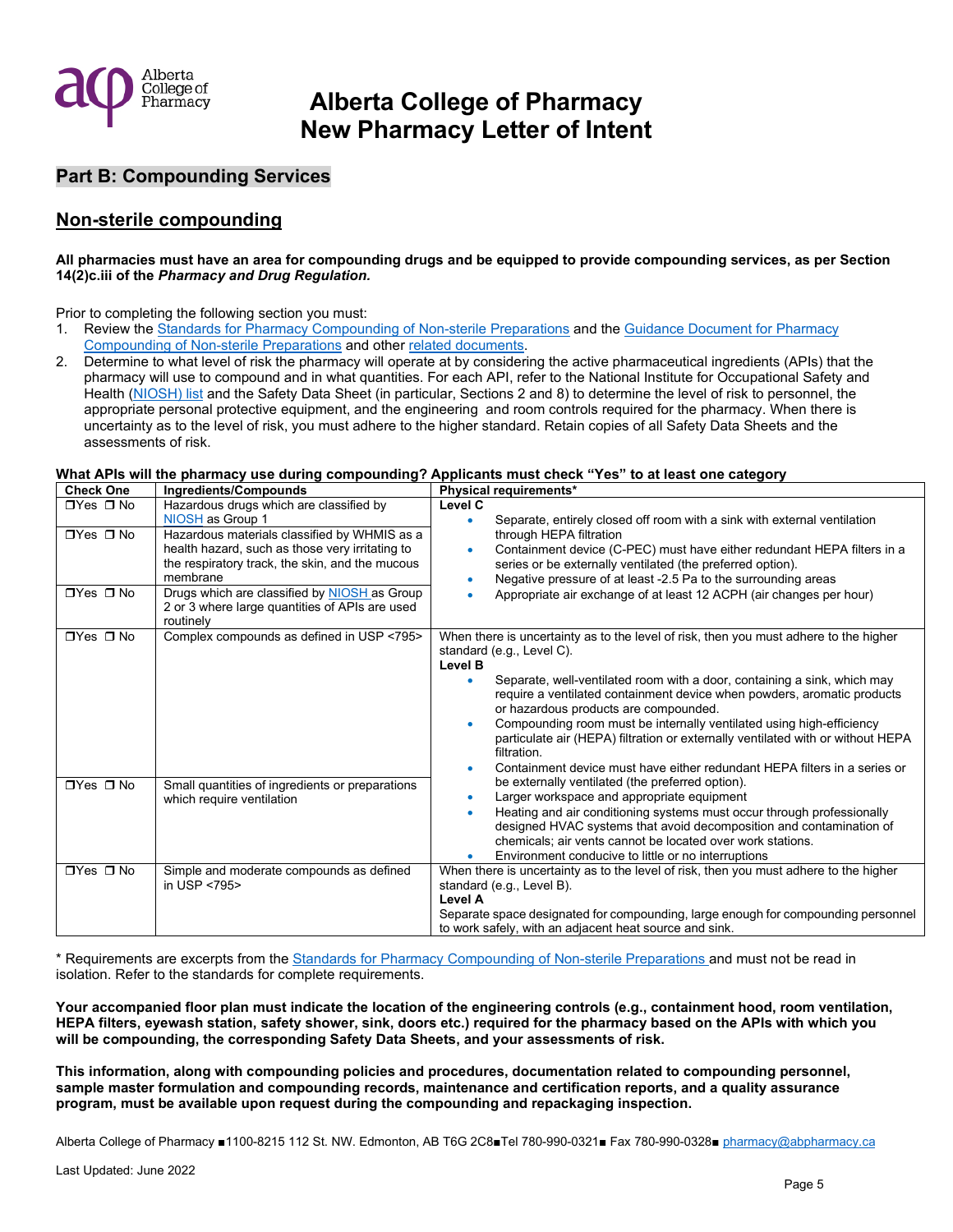

## **Sterile compounding**

If your pharmacy will be compounding sterile preparations, you must comply with th[e Model Standards for Compounding Hazardous](https://abpharmacy.ca/standards-practice)  [and Non-Hazardous Sterile Preparations.](https://abpharmacy.ca/standards-practice)

| Will the pharmacy be compounding sterile preparations?<br>If yes, indicate risk level(s)/use:<br>Risk levels are per the Model Standards             | $\Box$ Yes                  | ∩ No<br><b>□High □Medium</b> | □Low □Immediate use |
|------------------------------------------------------------------------------------------------------------------------------------------------------|-----------------------------|------------------------------|---------------------|
| Will the pharmacy be compounding hazardous sterile products?<br>If yes, indicate microbial risk level(s):<br>Risk levels are per the Model Standards | $\blacksquare$ Yes<br>□Hiah | ∩ No<br>$\Box$ Medium        | $\square$ Low       |

## **Part C: Floorplan Information**

**Floor plans submitted that do not clearly indicate and comply with all elements listed within this guide will not be reviewed.** 

| <b>Criteria</b>                                                                                                       | √ |  |
|-----------------------------------------------------------------------------------------------------------------------|---|--|
| Is the floor plan clear, accurate and legible?                                                                        |   |  |
| Floor plans must be professionally drawn (either digitally created or drawn on a grid) to scale with the<br>$\bullet$ |   |  |
| scale or conversion included in the drawing                                                                           |   |  |
| Does the floor plan include exact measurements (in ft.) of all dimensions (e.g., walls and entry points) so that      |   |  |
| the area of the dispensary and patient services area may be easily calculated?                                        |   |  |
| Does the floor plan clearly identify the                                                                              |   |  |
| dispensary <sup>3</sup> ,<br>$\bullet$                                                                                |   |  |
| patient services area <sup>4</sup> , and<br>$\bullet$                                                                 |   |  |
| surrounding public area <sup>5</sup> ?                                                                                |   |  |
| Does the floor plan clearly indicate the size (in square feet) of the                                                 |   |  |
| dispensary (must be at least 193.8 ft <sup>2</sup> (18 m <sup>2</sup> ) in area),                                     |   |  |
| patient services area, and                                                                                            |   |  |
| total prescription department (a prescription department (dispensary + patient services area) must be at              |   |  |
| least 355.2 ft <sup>2</sup> (33 m <sup>2</sup> ) in area)                                                             |   |  |
| Premises/rooms shared with other businesses (e.g., waiting room) are considered a public area and do not count        |   |  |
| towards the overall size of the prescription department.                                                              |   |  |
| Does the floor plan clearly indicate all areas where drug product or patient records will be stored?                  |   |  |
| If you are storing records outside of the dispensary, you will need to submit the Application to Maintain             |   |  |
| Records at a Location Other than the Pharmacy                                                                         |   |  |
| Does the floor plan clearly indicate all areas where pharmacy services will be provided?                              |   |  |
| Does the floor plan clearly indicate all entry points into the dispensary?                                            |   |  |
| Indicate whether there is a gate, lift-up countertop, or door.                                                        |   |  |
| You cannot have the only access to the dispensary be through a counselling room or office.                            |   |  |
| Does the floor plan clearly identify the following within the dispensary?                                             |   |  |
|                                                                                                                       |   |  |

<span id="page-5-0"></span><sup>&</sup>lt;sup>3</sup> "dispensary" means the area of a licensed pharmacy that is not accessible to the public

and in which regulated members dispense, compound, provide for sale, and sell drugs, referred to in sections 31, 32 and 33 of the *[Pharmacy and Drug Act](https://abpharmacy.ca/provincial-legislation)* (PDA), and<br><sup>4 s</sup>patient services area<sup>3</sup> means the area of a license

<span id="page-5-1"></span> <sup>&</sup>quot;patient services area" means the area of a licensed pharmacy located outside and adjacent to the dispensary where: patients receive pharmacy services from regulated members, and schedule 3 drugs are provided for sale; referred to in section 33 of the Act 4 "public area" means the area of a licensed pharmacy located outside the prescription department

<span id="page-5-2"></span>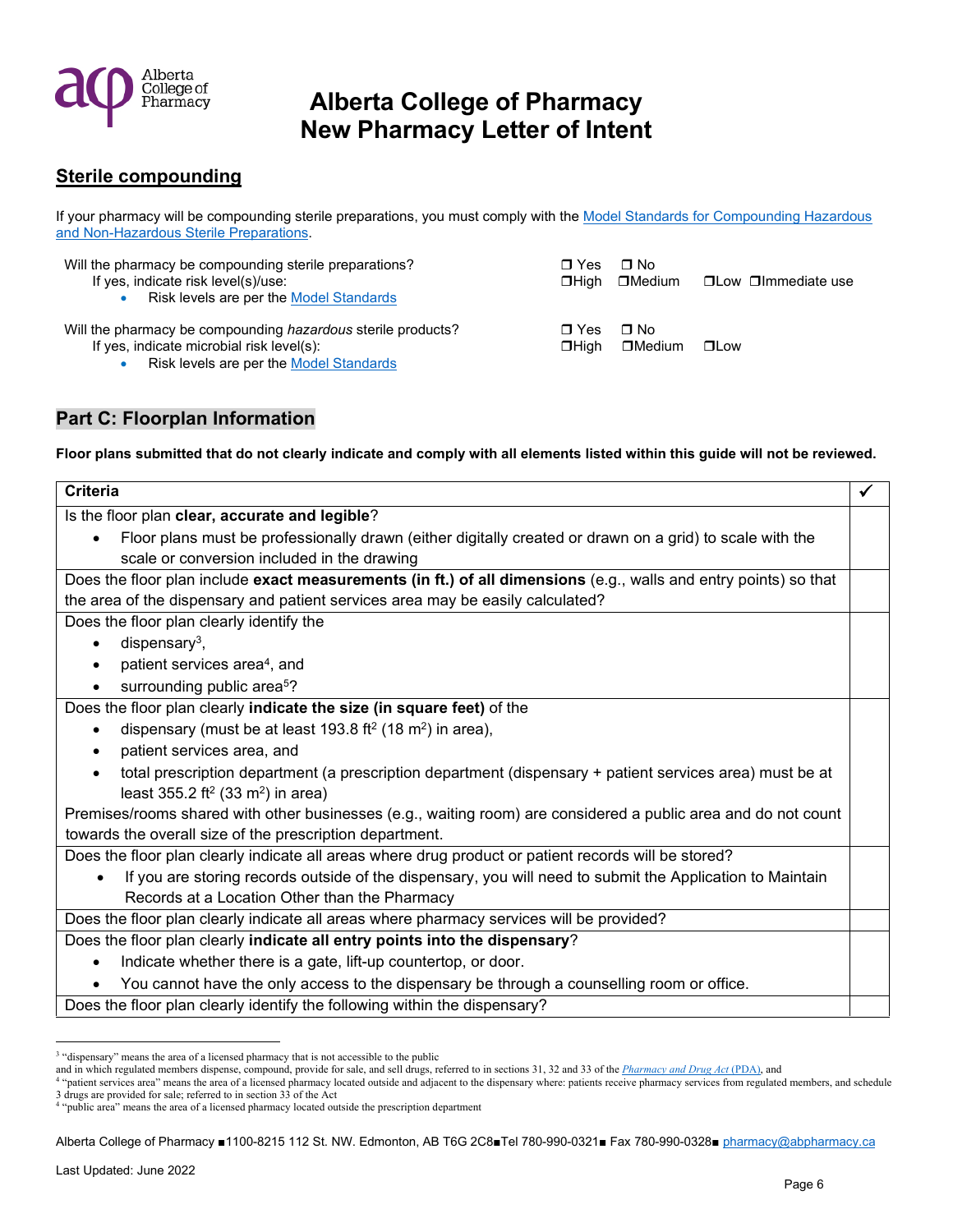

| $\bullet$ | a counter with at least 16.1 ft <sup>2</sup> (1.5 m <sup>2</sup> ) of uninterrupted workspace (i.e., free of computer terminals, |  |
|-----------|----------------------------------------------------------------------------------------------------------------------------------|--|
|           | phones, etc.)                                                                                                                    |  |
| ٠         | all aisles and entrance ways/gates at least 3 ft (90 cm) wide                                                                    |  |
| ٠         | adequate shelving and storage space                                                                                              |  |
|           | compounding area, in accordance with the compounding standards                                                                   |  |
|           | location of the sink and heat source for compounding<br>$\circ$                                                                  |  |
|           | eye wash station<br>$\circ$                                                                                                      |  |
|           | any fume hoods and safety showers, as applicable<br>$\circ$                                                                      |  |
|           | a refrigerator that is laboratory grade or full-size domestic refrigerator or                                                    |  |
|           | appropriate temperature-controlled area with a digital temperature monitoring device                                             |  |
|           | (Bar refrigerator units are not acceptable)                                                                                      |  |
| $\bullet$ | a sink with hot and cold running water that is readily accessible for hand hygiene at                                            |  |
|           | all times, located outside of segregated compounding rooms.                                                                      |  |
|           | a metal safe that is secured in place and equipped with a time-delay lock set at a minimum of five                               |  |
|           | minutes                                                                                                                          |  |
|           | computer terminal(s)                                                                                                             |  |
|           | Does the floor plan clearly identify a semi-private area for receiving prescriptions (e.g., a service counter with               |  |
|           | suitable visual and sound barriers and away from patient waiting- or high-traffic areas)?                                        |  |
|           | Does the floor plan clearly identify a private room(s) within the patient services area that ensures patient                     |  |
|           | confidentiality?                                                                                                                 |  |
| $\bullet$ | be publicly accessible and not located within or require public access to the dispensary;                                        |  |
| $\bullet$ | not be the only access point to the dispensary;                                                                                  |  |
|           | be clean, safe, and well-lit;                                                                                                    |  |
| ٠         | be an adequate size to facilitate quality care;                                                                                  |  |
| $\bullet$ | be dedicated to that purpose and kept free for use for communicating with patients or                                            |  |
|           | patients' agents and must not be used to store or display anything other than health                                             |  |
|           | care products, aids or devices or patient information materials;                                                                 |  |
| ٠         | accommodate barrier-free access for patients with mobility limitations;                                                          |  |
| ٠         | have suitable sound barriers that prevent conversations from being overheard                                                     |  |
|           | by unauthorized individuals; and                                                                                                 |  |
| $\bullet$ | have suitable visual barriers to prevent others from seeing what drug, health care                                               |  |
|           | products, aids, devices, or pharmacy services are being provided to or for the patient.                                          |  |
|           | Does the floor plan clearly indicate any security grilles used to secure the dispensary?                                         |  |
|           | If sharing premises <sup>6</sup> (for example, with a medical clinic), have you included an additional floor plan                |  |
|           | depicting the overall facilities, space and layout of the premises?                                                              |  |
|           | If the pharmacy shares a premise, the prescription department must operate as a lock and leave to                                |  |
|           | prevent unauthorized access, even if both businesses operate with the same business hours                                        |  |
| $\bullet$ | the pharmacy and the adjoining business must be able to operate independently of                                                 |  |
|           | one another.                                                                                                                     |  |
|           | If the pharmacy shares a premise, you must submit a Shared Premise application.                                                  |  |

<span id="page-6-0"></span><sup>&</sup>lt;sup>6</sup> According to the [Foundational Requirements: Guidance Document for Opening a Licensed Pharmacy,](https://abpharmacy.ca/sites/default/files/FoundationalRequirementsGuidanceDocument.pdf) the pharmacy and an adjoining business must be able to operate independently of one another; patients must be able to recognize when they have entered the licensed pharmacy, and that an adjoining business (e.g., a medical clinic) is separate from the pharmacy. The pharmacy and an adjoining business (e.g., and the adjoining business must not engage in any practice or enter into any arrangement that unduly interferes with independent patient choice.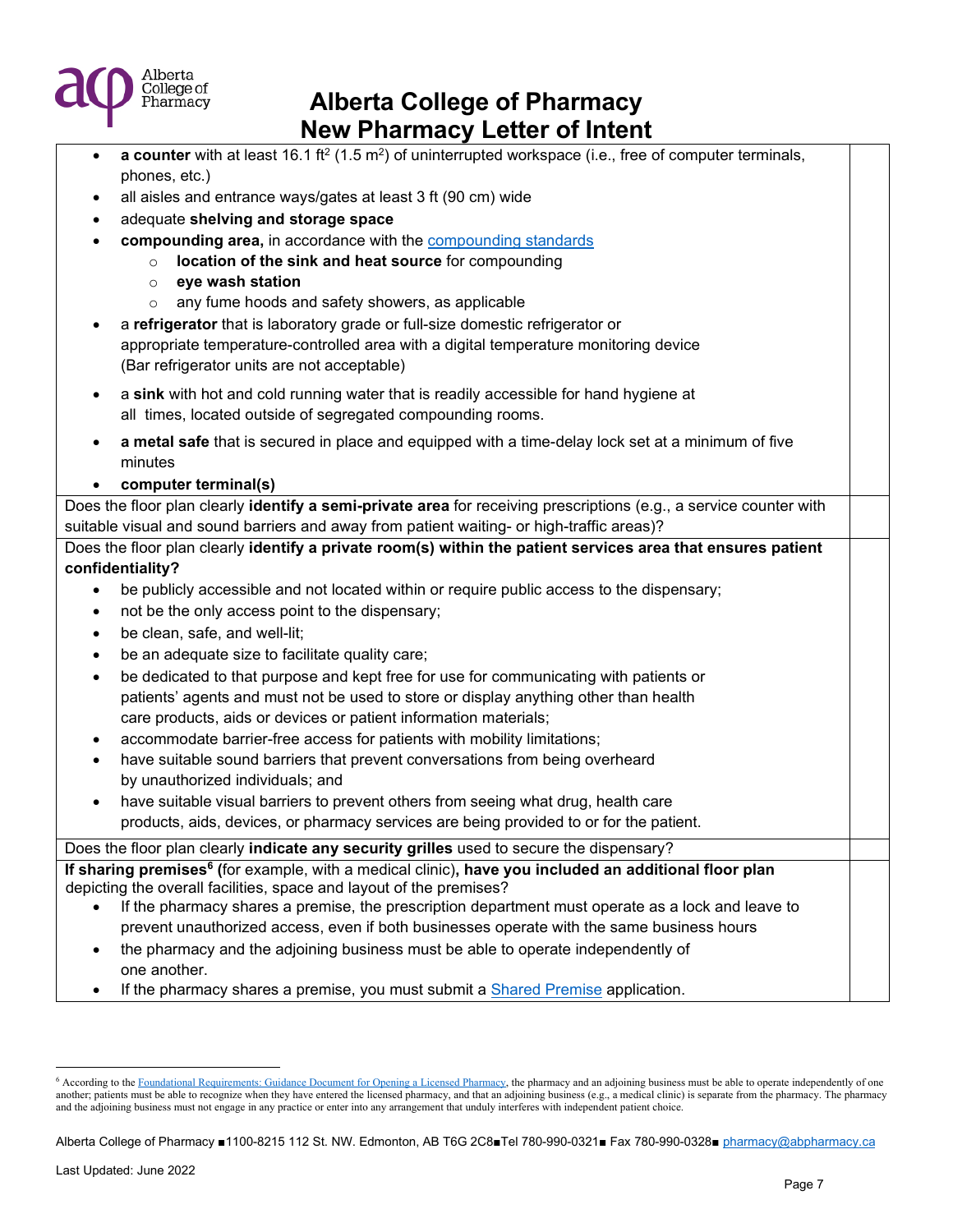

**Section Five: Licensee Information** 

# **Alberta College of Pharmacy New Pharmacy Letter of Intent**

| Licensee Name (if available):                                                    |                                                                                                                 | ACP Registration Number                                                                                                                |
|----------------------------------------------------------------------------------|-----------------------------------------------------------------------------------------------------------------|----------------------------------------------------------------------------------------------------------------------------------------|
| <b>Section Six: Proprietor Information</b>                                       |                                                                                                                 |                                                                                                                                        |
| <b>Part A: Ownership Information</b>                                             |                                                                                                                 |                                                                                                                                        |
| percentage of shares held.                                                       | the incorporation of the organization and the names and addresses of all the directors and shareholders and the | If the owner is a corporation, you will need to submit acopy of the corporate documents or last annual return showing                  |
| Please check $(\checkmark)$ one                                                  |                                                                                                                 |                                                                                                                                        |
| □ Sole Proprietorship                                                            | <b>D</b> Partnership                                                                                            | <b>O</b> Corporation                                                                                                                   |
| (a business owned by one individual, which is<br>not organized as a corporation) | (a business owned by two or more people<br>which is <b>not</b> organized as a corporation)                      | (a business that is a separate legal entity<br>chartered under provincial or federal laws with<br>owners that are called shareholders) |
|                                                                                  | name of the sole proprietor, partnership, or corporation - If partnership, include information for all partners |                                                                                                                                        |
| mailing address                                                                  |                                                                                                                 |                                                                                                                                        |
| city                                                                             | province                                                                                                        | postal code                                                                                                                            |
| phone # - include area code                                                      | fax # - include area code                                                                                       | toll-free # (if applicable)                                                                                                            |
| email address                                                                    |                                                                                                                 | website address (if applicable)                                                                                                        |
|                                                                                  | name of the sole proprietor, partnership, or corporation - If partnership, include information for all partners |                                                                                                                                        |
| mailing address                                                                  |                                                                                                                 |                                                                                                                                        |
| city                                                                             | province                                                                                                        | postal code                                                                                                                            |
| phone # - include area code                                                      | fax # - include area code                                                                                       | toll-free # (if applicable)                                                                                                            |
| email address                                                                    |                                                                                                                 | website address (if applicable)                                                                                                        |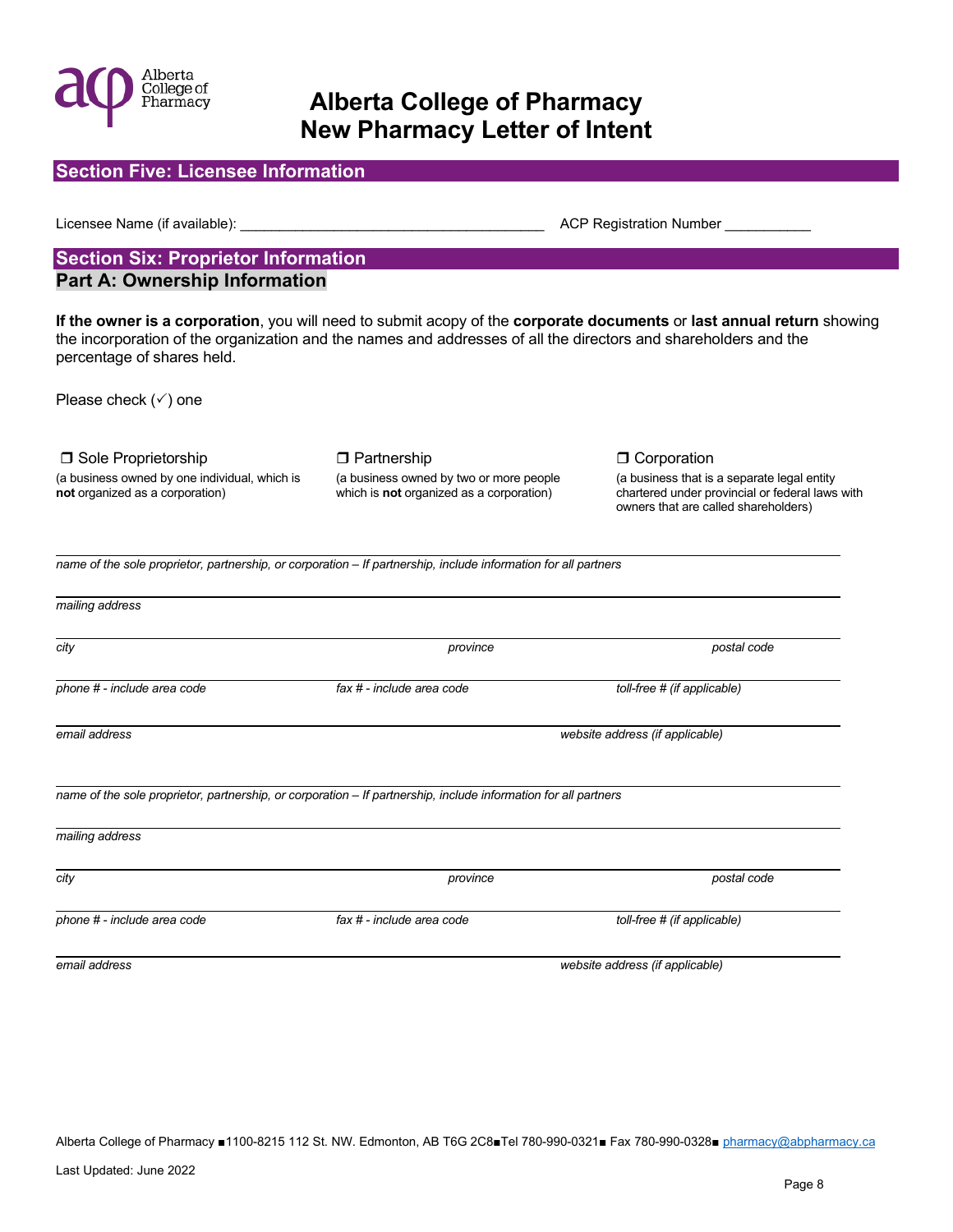

## **Part B: Declaration and Acknowledgement in Support of Letter of Intent**

*(must be completed by the proprietor's representative or licensee)* 

#### $\blacksquare$

- a. all the information provided in the accompanying Letter of Intent is true, and
- b. the accompanying floor plans are accurate.

I confirm that I have reviewed and understand the following documents:

- [Five Steps to Opening Your New Pharmacy](https://abpharmacy.ca/sites/default/files/FiveStepstoOpeningYourNewPharmacy.pdf)
- [Foundational Requirements: Guidance Document for Opening a Licensed Pharmacy](https://abpharmacy.ca/sites/default/files/FoundationalRequirementsGuidanceDocument.pdf)
- Standards for Pharmacy Compounding of Non-Sterile Preparations
- Guidance Document for Pharmacy Compounding of Non-Sterile Preparations; and
- [Floor Plan Requirements Guide](https://abpharmacy.ca/sites/default/files/FloorPlanRequirements.pdf)

#### I acknowledge that:

- submitting a Letter of Intent and floor plans is only a preliminary step in the pharmacy licensure process and is **not** an application for a pharmacy licence;
- only a clinical pharmacist can apply for a pharmacy licence;
- $\bullet$  additional steps and info[r](#page-8-0)mation are required before the Registrar<sup>7</sup> will consider an application for a pharmacy licence; and
- no person can provide pharmacy services from any facility before a pharmacy licence is issued.

While the Registrar will provide feedback regarding the Letter of Intent and proposed floor plans, I acknowledge that the applicant for the pharmacy licence has sole responsibility

- a. for understanding and ensuring compliance with
	- the *Pharmacy and Drug Act*;
	- the Pharmacy and Drug Regulations;
	- the Standards for the Operation of Licensed Pharmacies;
	- the Code of Ethics;
	- Standards for Pharmacy Compounding of Non-sterile Preparations; and
	- Guidance Document for Pharmacy Compounding of Non-sterile Preparations
	- (collectively "the Requirements"); and
- b. ensuring that the physical facilities, space, and layout of the pharmacy
	- will comply with the Requirements; and
	- will be conducive to the safe and effective practice of pharmacy.

I acknowledge that the proposed licensee and the proposed pharmacy must comply with the Requirements before a licence may be issued.

I acknowledge that the proposed pharmacy will still have to undergo a pre-opening inspection, which is satisfactory to the Registrar, before the Registrar approves the application and issues a pharmacy licence to the proposed licensee.

I acknowledge that if any deficiencies are identified during the pre-opening inspection, those deficiencies must be corrected before the Registrar will consider issuing a pharmacy licence.

I acknowledge that

- the Registrar will rely on the truth and accuracy of information submitted throughout the pharmacy licensure process in determining whether to issue a pharmacy licence; and
- if there are any false or misleading statements provided during the pharmacy licensure process, this may result in the Registrar determining that the requirements for obtaining a pharmacy licence have not been met.

I also understand that any false or misleading statements or representations made during the pharmacy licensure process may constitute "unprofessional conduct" or "proprietary misconduct" and may result in a referral to the Complaints Director of the ACP.

Signature **Printed name** Printed name **Printed name Date Date Date Date Date** 

<span id="page-8-0"></span> $^7$  In this Declaration and Acknowledgement there is a reference to the Registrar. Wherever this appears it includes any employee of ACP to whom the Registrar may delegate a role in the registration process.